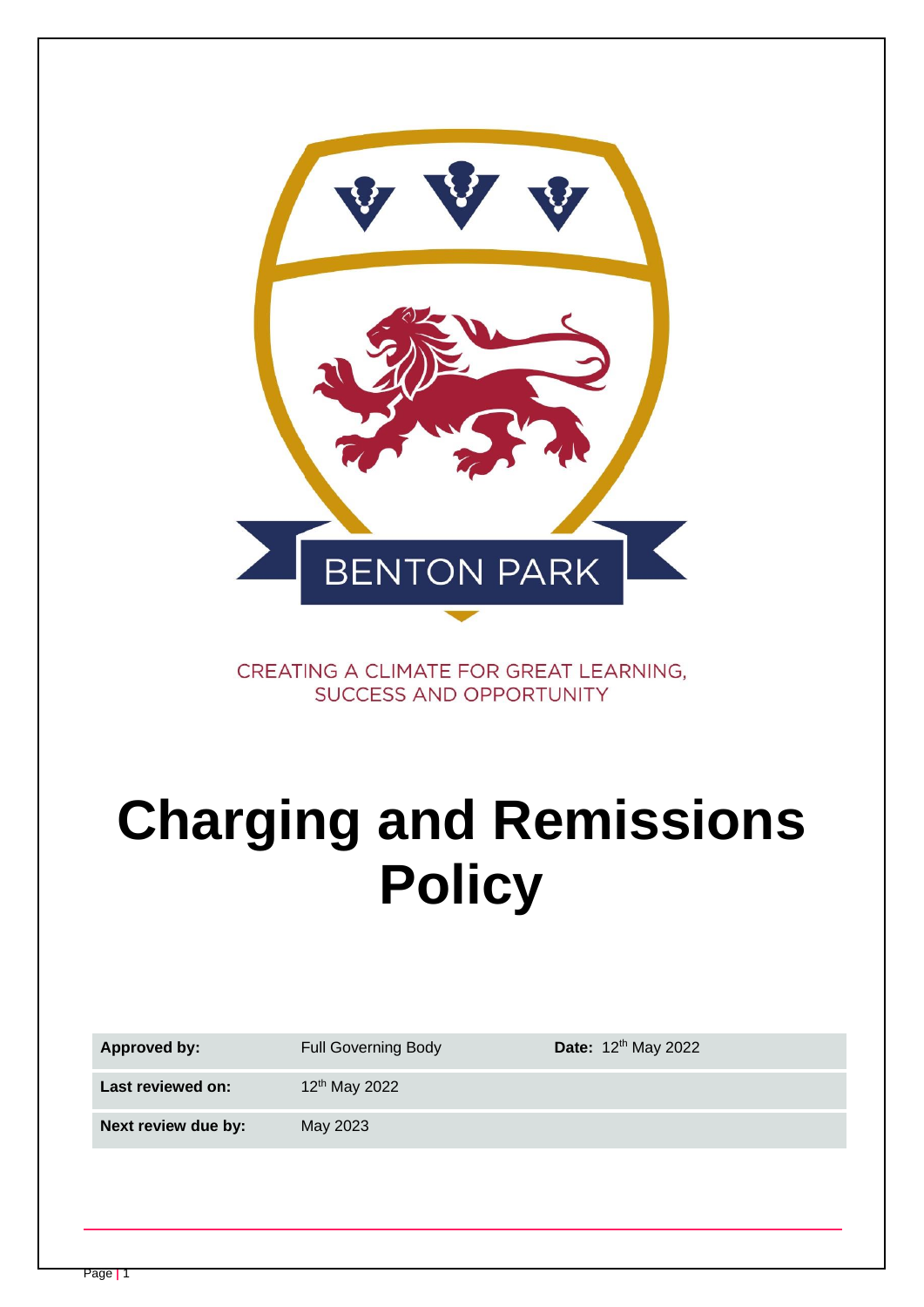## **Contents**

## <span id="page-1-0"></span>**1. Aims**

Our school aims to:

- Have robust, clear processes in place for charging and remissions
- Clearly set out the types of activity that can be charged for and when charges will and will not be made
- Offer a range of activities and visits whilst minimising the financial barriers that may prevent some students from taking full advantage of these opportunities

The Governors of Benton Park School are committed to providing the best education for all our students. We will endeavour, within reason and subject to funding resources, to ensure that all activities offered wholly or mainly during the school day are available to all students, regardless of their respective parent's/carer's ability to pay. However, Governors reserve the right to request voluntary contributions from parents/carers for trips and activities that enhance the curriculum and in the event of insufficient funding, to cancel an activity.

## <span id="page-1-1"></span>**2. Legislation and guidance**

This policy is based on advice from the Department for Education (DfE) on [charging for school activities](https://www.gov.uk/government/publications/charging-for-school-activities) and [the Education Act 1996,](http://www.legislation.gov.uk/ukpga/1996/56/part/VI/chapter/III) sections 449 to 462 of which set out the law on charging for school activities in England.

<span id="page-1-2"></span>It's also based on guidance from the DfE on [statutory policies for schools and academy trusts.](https://www.gov.uk/government/publications/statutory-policies-for-schools-and-academy-trusts/statutory-policies-for-schools-and-academy-trusts)

## **3. Definitions**

- **Charge**: a fee payable for specifically defined activities
- <span id="page-1-3"></span>**Remission**: the cancellation of a charge which would normally be payable

## **4. Roles and responsibilities**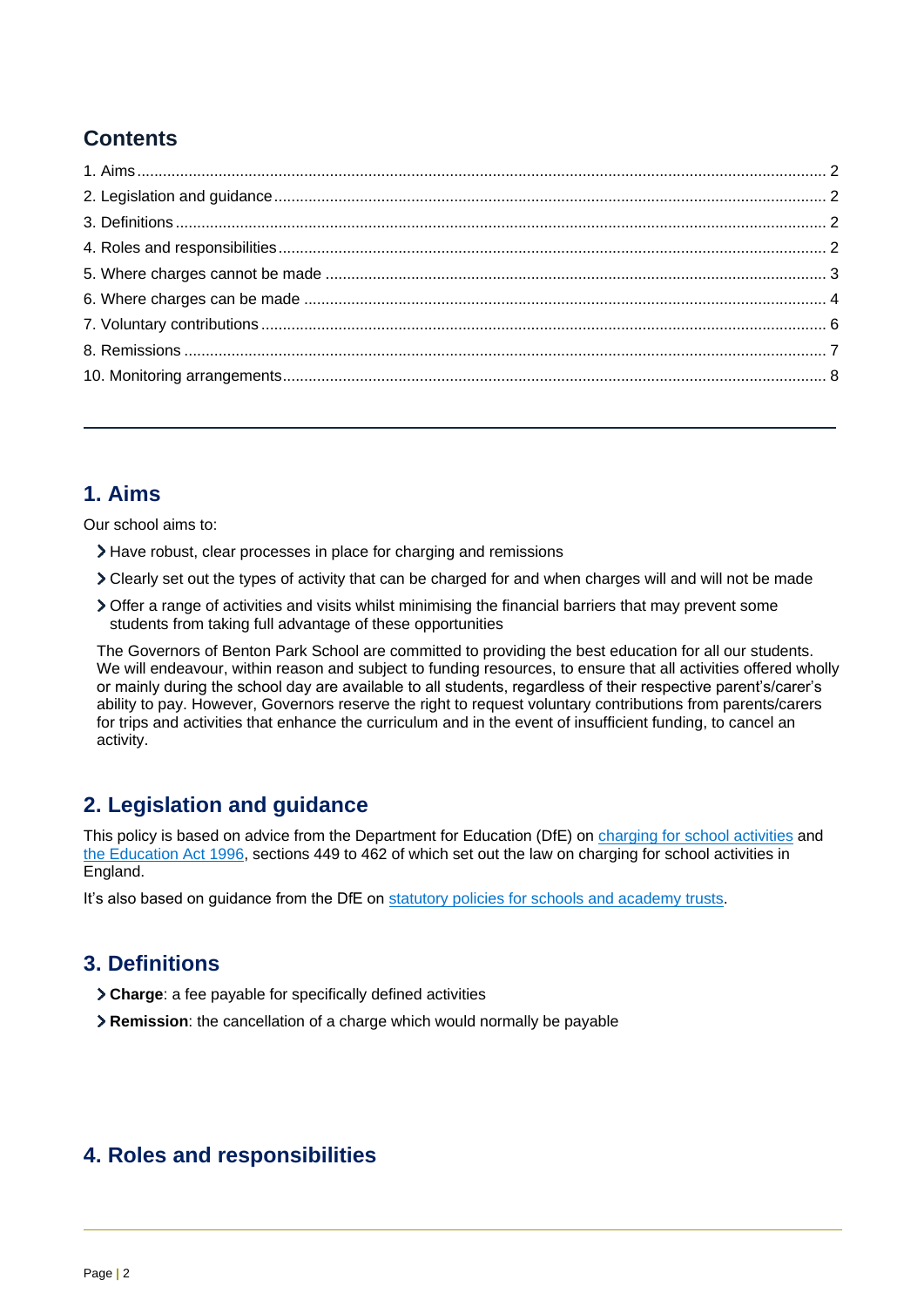#### **4.1 The governing board**

The governing board has overall responsibility for approving the charging and remissions policy.

The governing board has delegated overall responsibility for monitoring the implementation of this policy to the Headteacher.

#### **4.2 Headteachers**

The headteacher is responsible for day to day implementation of the policy and for ensuring staff are familiar with the charging and remissions policy, and that it is being applied consistently. Any determination with respect to individual parents will be considered by the Headteacher and in the event of an appeal, a representative of the Governing Body.

#### **4.3 Staff**

Staff are responsible for:

- Implementing the charging and remissions policy consistently
- Notifying the headteacher of any specific circumstances which they are unsure about or where they are not certain if the policy applies

The school will provide staff with appropriate training in relation to this policy and its implementation.

#### **4.4 Parents**

Parents are expected to notify staff or the headteacher of any concerns or queries regarding the charging and remissions policy.

## <span id="page-2-0"></span>**5. Where charges cannot be made**

Below we set out what we **cannot** charge for:

#### **5.1 Education**

- > Admission applications
- Education provided during school hours (including the supply of any materials, books, instruments or other equipment)
- Education provided outside school hours if it is part of:
	- The National Curriculum
	- A syllabus for a prescribed public examination that the student is being prepared for at the school
	- Religious education
- Instrumental or vocal tuition, for students learning individually or in groups, unless the tuition is provided at the request of the student's parent
- Entry for a prescribed public examination if the student has been prepared for it at the school
- Examination re-sit(s) if the student is being prepared for the re-sit(s) at the school

#### **5.2 Transport**

- Transporting registered students to or from the school premises, where the local authority has a statutory obligation to provide transport
- Transporting registered students to other premises where the governing board or local authority has arranged for students to be educated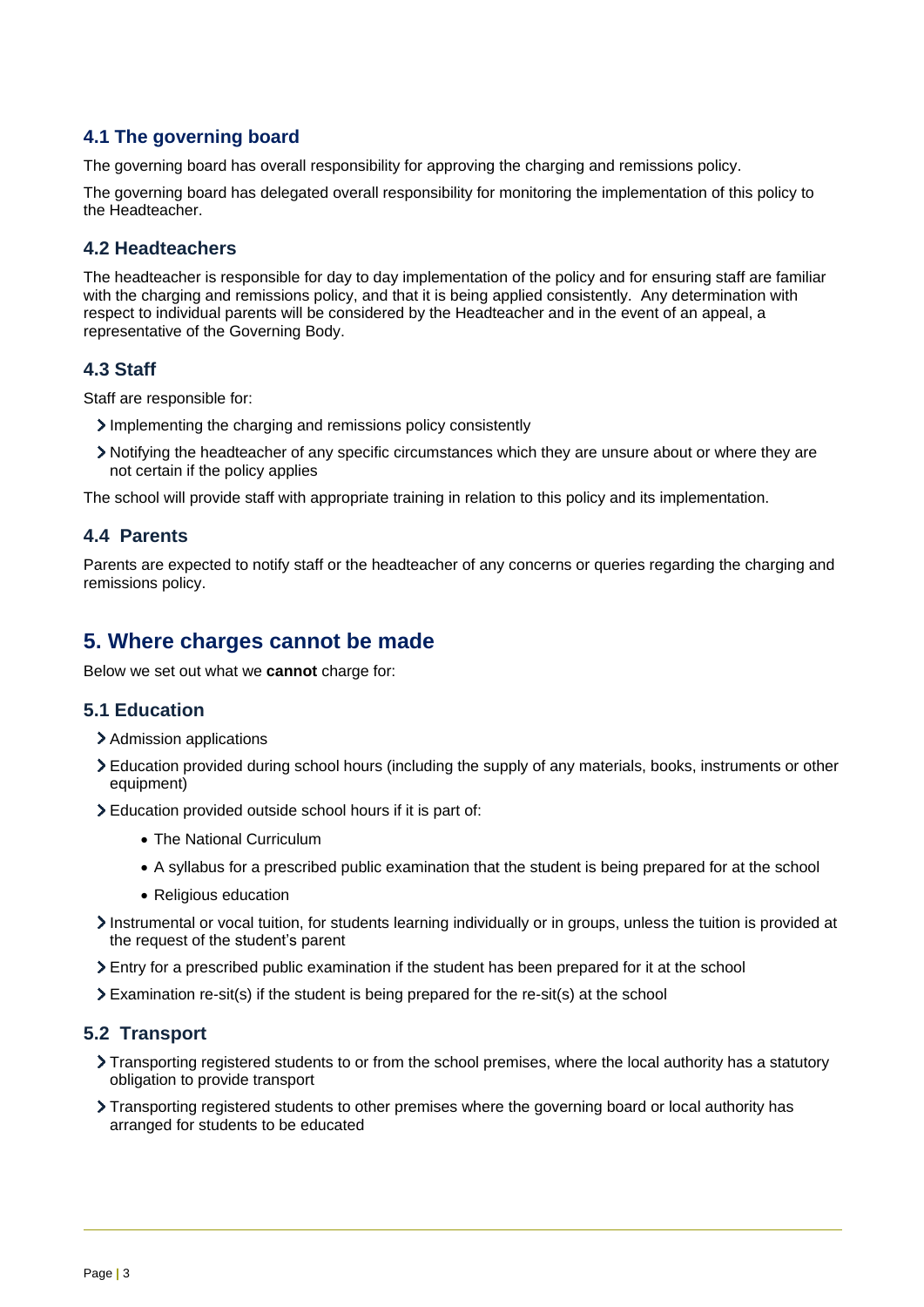- Transport that enables a student to meet an examination requirement when he or she has been prepared for that examination at the school
- Transport provided in connection with an educational visit

#### **5.3 Residential visits**

- Education provided on any visit that takes place during school hours
- Education provided on any visit that takes place outside school hours if it is part of:
	- The National Curriculum
	- A syllabus for a prescribed public examination that the student is being prepared for at the school
	- Religious education
- Supply teachers, covering for teachers who are absent from school, accompanying students on a residential visit

## <span id="page-3-0"></span>**6. Where charges can be made**

Below we set out what we **can** charge for:

#### **6.1 Education**

- Any materials, books, instruments or equipment, where the child's parent wishes him or her to own them
- Optional extras (see section 6.2)
- Music and vocal tuition, in limited circumstances (see section 6.3)
- Community facilities
- Examination re-sit(s) if the student is being prepared for the re-sit(s) at the school **and** the student fails, without good reason, to meet any examination requirement for a syllabus or to sit the examination
- any other education, transport or examinations where no further preparation has been provided by the school
- Any other education, transport or examination fee unless charges are specifically prohibited

#### **6.2 Optional extras**

We are able to charge for activities known as 'optional extras'. In these cases, schools can charge for providing materials, books, instruments or equipment. The following are optional extras:

Education provided wholly or mainly outside of school time that is not part of:

- The National Curriculum
- A syllabus for a prescribed public examination that the student is being prepared for at the school
- Religious education
- Examination entry fee(s) if the registered student has not been prepared for the examination(s) at the school
- Transport (other than transport that is required to take the student to school or to other premises where the local authority or governing board has arranged for the student to be provided with education)
- Board and lodging for a student on a residential visit
- Extended day services offered to students (such as breakfast clubs, after-school clubs, supervised homework sessions)

When calculating the cost of optional extras, an amount may be included in relation to: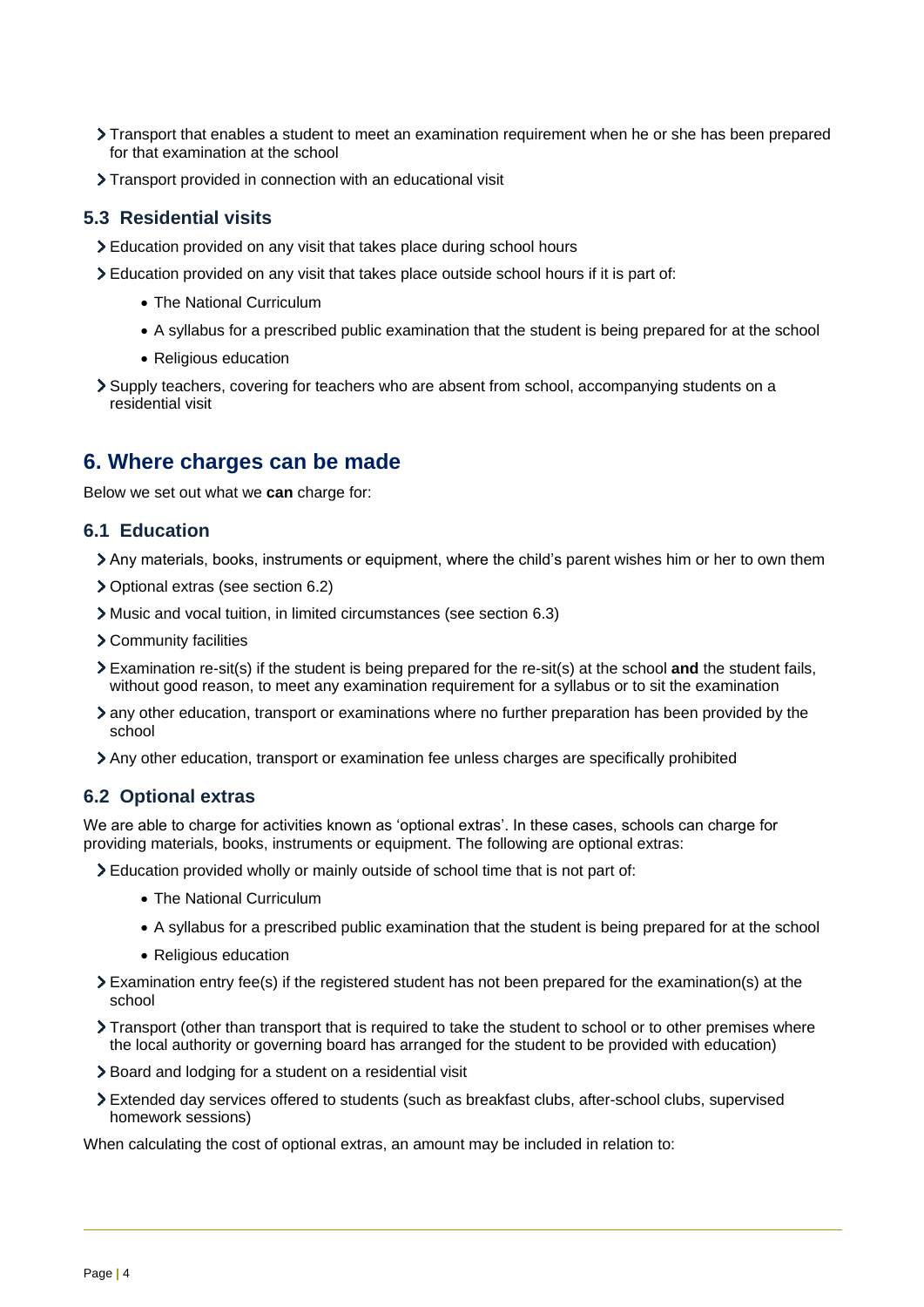- Any materials, books, instruments or equipment provided in connection with the optional extra
- The cost of buildings and accommodation, including any insurance and/or entrance fees
- > Non-teaching staff
- > Travel
- Teaching staff engaged under contracts for services purely to provide an optional extra (including supply teachers engaged specifically to provide the optional extra)
- The cost, or an appropriate proportion of the costs, for teaching staff employed to provide tuition in playing a musical instrument, or vocal tuition, where the tuition is an optional extra

Any charge made in respect of individual students will not be greater than the actual cost of providing the optional extra activity, divided equally by the number of students participating.

Any charge will not include an element of subsidy for any other students who wish to take part in the activity but whose parents are unwilling or unable to pay the full charge.

In cases where a small proportion of the activity takes place during school hours, the charge cannot include the cost of alternative provision for those students who do not wish to participate.

Parental agreement is necessary for the provision of an optional extra which is to be charged for.

#### **6.3 Music tuition**

Schools can charge for vocal or instrumental tuition provided either individually or to groups of students, provided that the tuition is provided at the request of the student's parent.

Charges may not exceed the cost of the provision, including the cost of the staff giving the tuition.

Charges cannot be made:

- If the teaching is an essential part of the National Curriculum
- If the teaching is provided under the first access to the Key Stage 2 instrumental and vocal tuition programme
- For a student who is looked after by a local authority

The Governors of Benton Park School recognise the educational enrichment linked to the development of musical skills to our students, both individually and to the life of the school as a whole. To support access to musical tuition the governing body has agreed to subsidise the cost of musical tuition for our students. This is on the understanding that students undertaking musical tuition contribute to the musical life of the school and participate in performing arts activities.

For 2022/23 the charges are £80 for individual lessons per term. There will be a minimum of 30 lessons during the year and the cost is spread out equally between the three terms.

Special consideration will be given to requests for tuition from parents/carers suffering financial hardship or whose child is in receipt of Student Premium funding, with each case being judged independently and given at the school's own discretion.

Parents/Carers are asked to make a term's commitment in advance to tuition. Parents will be invoiced termly. Parents/Carers will be required to terminate music tuition at least one term in advance and via email to the Leader of Music, or to the Finance team on [financeteam@bentonpark.net.](mailto:financeteam@bentonpark.net)

Should a student decide not to attend tuition at any time during a term period, no reimbursement of fees will be given. Tuition will be cancelled if payment is not received in advance. However, parents will still be liable for settling any outstanding amounts.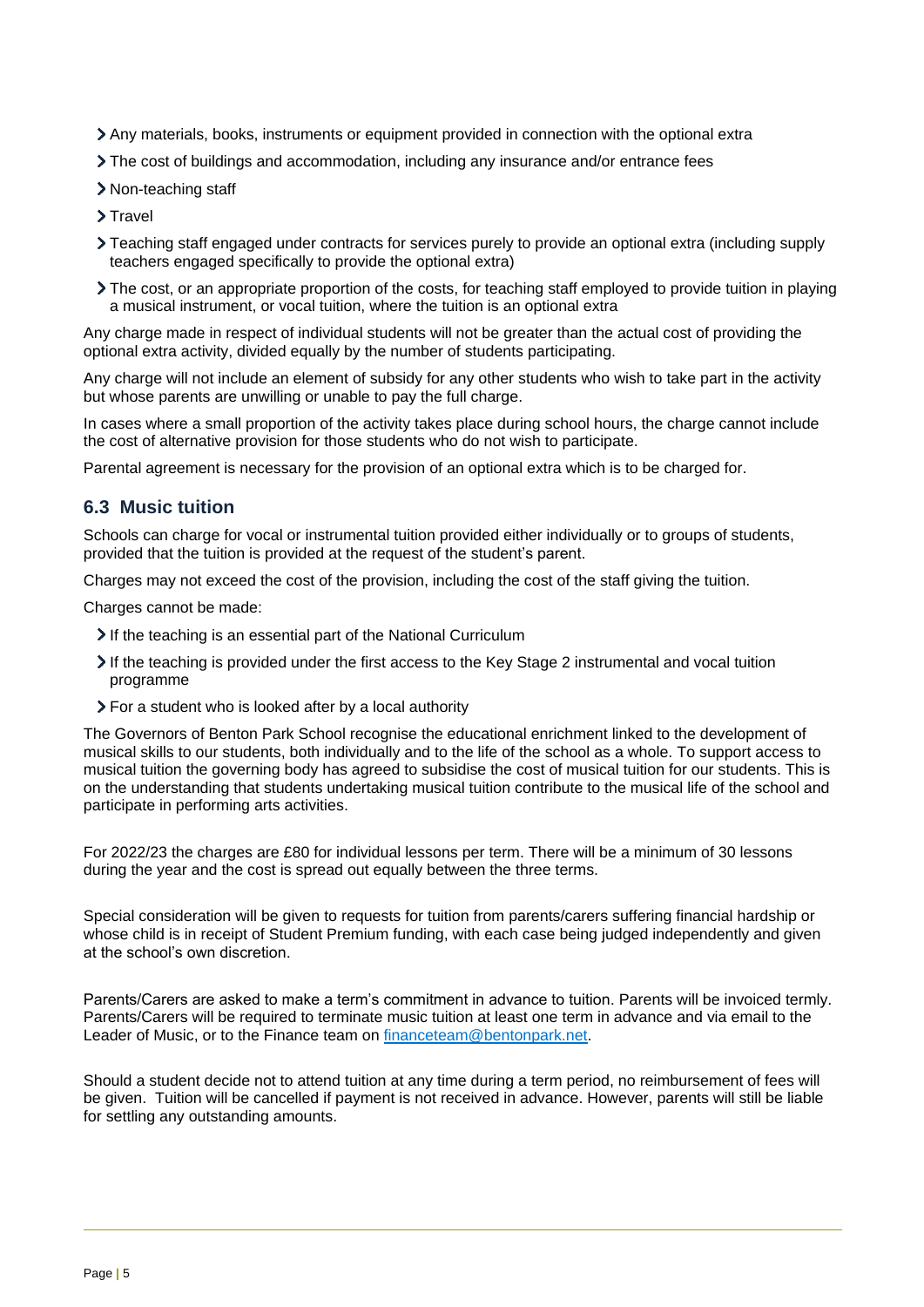School reserves the right to terminate tuition if it does not consider groups to be viable, or if progress/commitment is unsatisfactory. This will always be done after consultation with the instrumental teachers and parents.

School insurance will cover loaned instruments in school and on the journey to and from school. Parents' own insurance must cover the cost of replacement/repair, should damage occur outside these times. Advice will be given by the instrumental and music teacher. Insurance should be taken out for students' own instruments.

Further details are available from the Performing Arts Faculty. The Governors will review the charges and subsidy on an annual basis.

Charges will not be made for class music tuition during school hours. No charge will be made for group activities e.g. school orchestras, which take place during school hours.

#### **6.4 Residential visits**

We can charge for board and lodging on residential visits, but the charge must not exceed the actual cost.

#### **6.5 Property and equipment**

- Breakages and replacements as a result of damages caused willfully or negligently by students. This includes the costs of replacing any books and/or equipment provided by school.
- Damage/vandalism/loss to and of school property.
- Books or materials where parents/carers wish the student to own the goods (such as folders to carry art or technology work; art materials for use at home; calculators and other equipment)

#### **6.6 Printing charges**

To support with their education, every student will be given a printing allocation which they can use for their school work on any of the printers in school. The cost for printing has been calculated on the cost of paper, the printer ink or toner plus the average cost of maintenance to service and repair the printers. This works out at 1p per A4 page in black and white, and 3p per A4 page in colour. The current allocation gives each student 100 pages worth of free printing in black and white on A4 paper over a year, or colour copies to the equivalent value. Students may purchase extra printing credit from the Learning Resource Centre.

Students studying examination subjects that require high levels of printing may have additional allowances for printing coursework managed through the relevant curriculum budget by the Faculty Director.

#### **6.7 School Meals**

The Governing Body will determine and publish annually the price to be charged for school meals. For the academic year 2021/22 the school meal price will be retained at £2.55.

## <span id="page-5-0"></span>**7. Voluntary contributions**

As an exception to the requirements set out in section 5 of this policy, the school is able to ask for voluntary contributions from parents to fund activities which would not otherwise be possible.

Parents/carers may be invited to make a voluntary contribution for any activities or provision organised for the benefit of students where it is inappropriate to make a charge. The terms of any request made to parents/carers will specify that it is a voluntary contribution and in no way represents a charge. In addition, the following will be made clear to parents:

• That the contribution is genuinely voluntary and a parent/carer is under no obligation to pay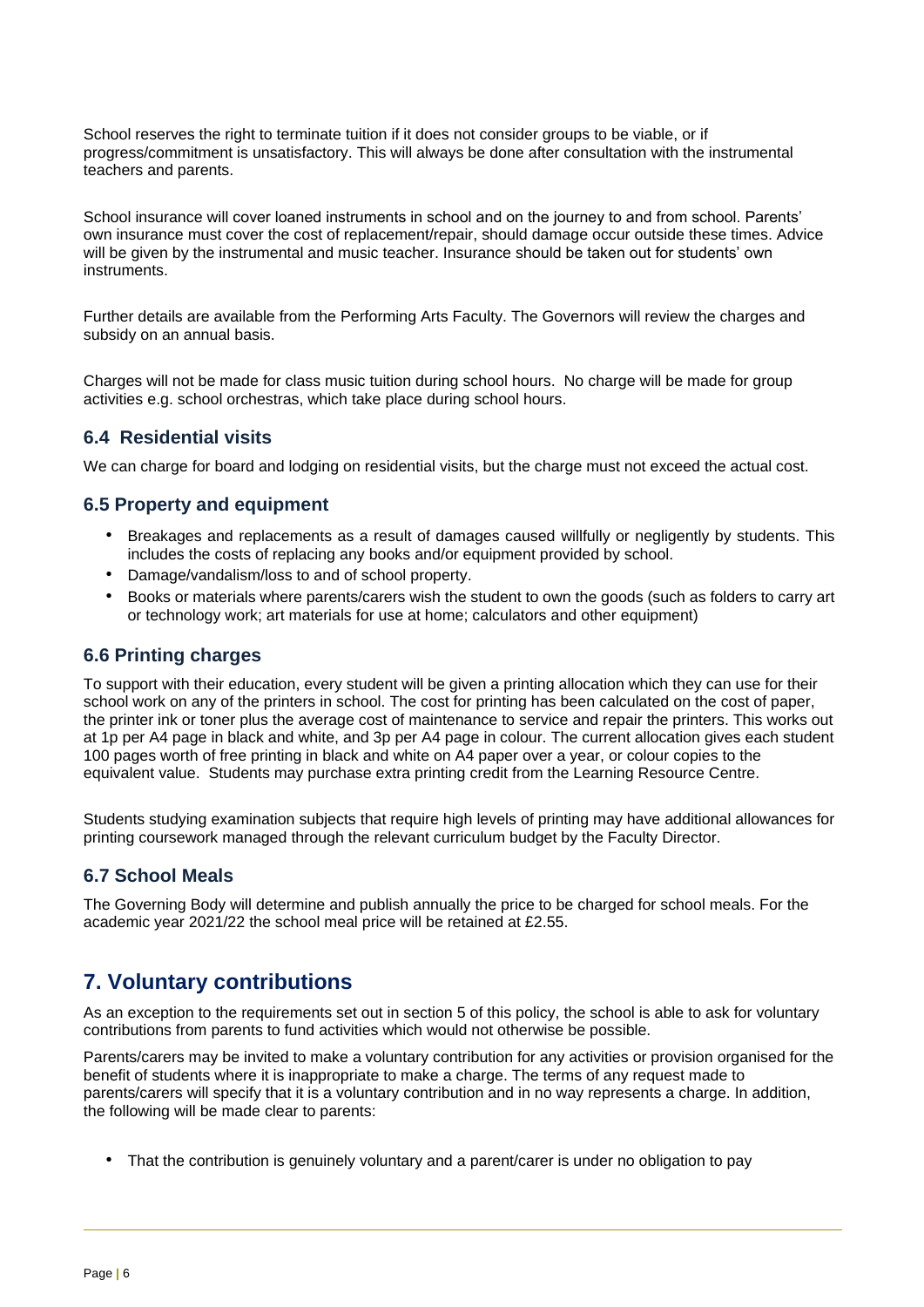- That registered students at the school will not be treated differently according to whether or not their parent/carer has made any contribution in response to the request
- Initial letters will explain the nature of the proposed activity and its likely value in educational terms
- The letter will indicate the contribution per student which would be required for the activity to take place
- If the activity cannot be funded without voluntary contributions then this will be made clear at the outset
- If insufficient voluntary contributions are raised to fund the activity then it may be cancelled
- The responsibility for determining the level of voluntary contribution is delegated to the Headteacher

#### **7.1 Creative Arts**

In line with previous years we will be asking for a voluntary contribution of £10 from each student each academic year. This additional funding helps to ensure we can purchase the best possible materials.

Voluntary contributions for Creative Arts are currently £5 for Design Technology and £5 for Art. Students taking Design & Technology examination subjects may be asked to contribute to the cost of the materials where the projects made are taken home.

No contribution is expected for those students who are in receipt of Student Premium funding.

#### <span id="page-6-0"></span>**8. Remissions**

Children who are in receipt of Student Premium funding (this includes all children eligible for free school meals) may be entitled to the remission of charges (or part thereof) for board and lodging costs during residential school trips plus the remission of other charges such as for technology materials. Support will be considered on a case by case basis with the aim of reducing financial barriers for Disadvantaged students.

#### **8.1 Entitlement to Free School Meals**

If you are the parent, foster parent, network family carer or guardian of children at school and you are on a low income, you could get Free School Meals.

The Government say that your children are entitled to Free School Meals if you receive:

- Income support, or
- Income-Based Job Seeker's Allowance, or
- Income-Related Employment and Support Allowance, or
- The Guarantee Element of Pension Credit , or
- Universal Credit, if you apply on or after 1 April 2018 your household income must be less than £7,400 a year (after tax and not including any benefits you get)
- Support under part V1 of the Immigration and Asylum Act 1999, or
- Child Tax Credit, if you have an annual taxable income (as assessed by H M Revenue and Customs) which does not exceed £16,190 and you are also not entitled to Working Tax Credit
- Working Tax Credit run- on paid for four weeks after you stop qualifying for Working Tax Credit.

Please note, families who are also entitled to Working Tax Credit do not qualify for Free School Meals regardless of their income. Children who are still at school but receive Income Support/Universal Credit in their own right can also receive Free School Meals. Further details can be obtained from Leeds City Council by phoning 0113 222 4404 or via their website [https://www.leeds.gov.uk/schools-and-education/apply-for-free](https://www.leeds.gov.uk/schools-and-education/apply-for-free-school-meals)[school-meals.](https://www.leeds.gov.uk/schools-and-education/apply-for-free-school-meals)

#### **8.2 Individual Cases of Financial Difficulty**

Requests for financial assistance should be made in writing to the Headteacher upon receipt of the letter outlining the details of the activity, or as soon as parents/carers are aware that an activity is to take place

• The Headteacher may be able to agree flexible, extended payment terms